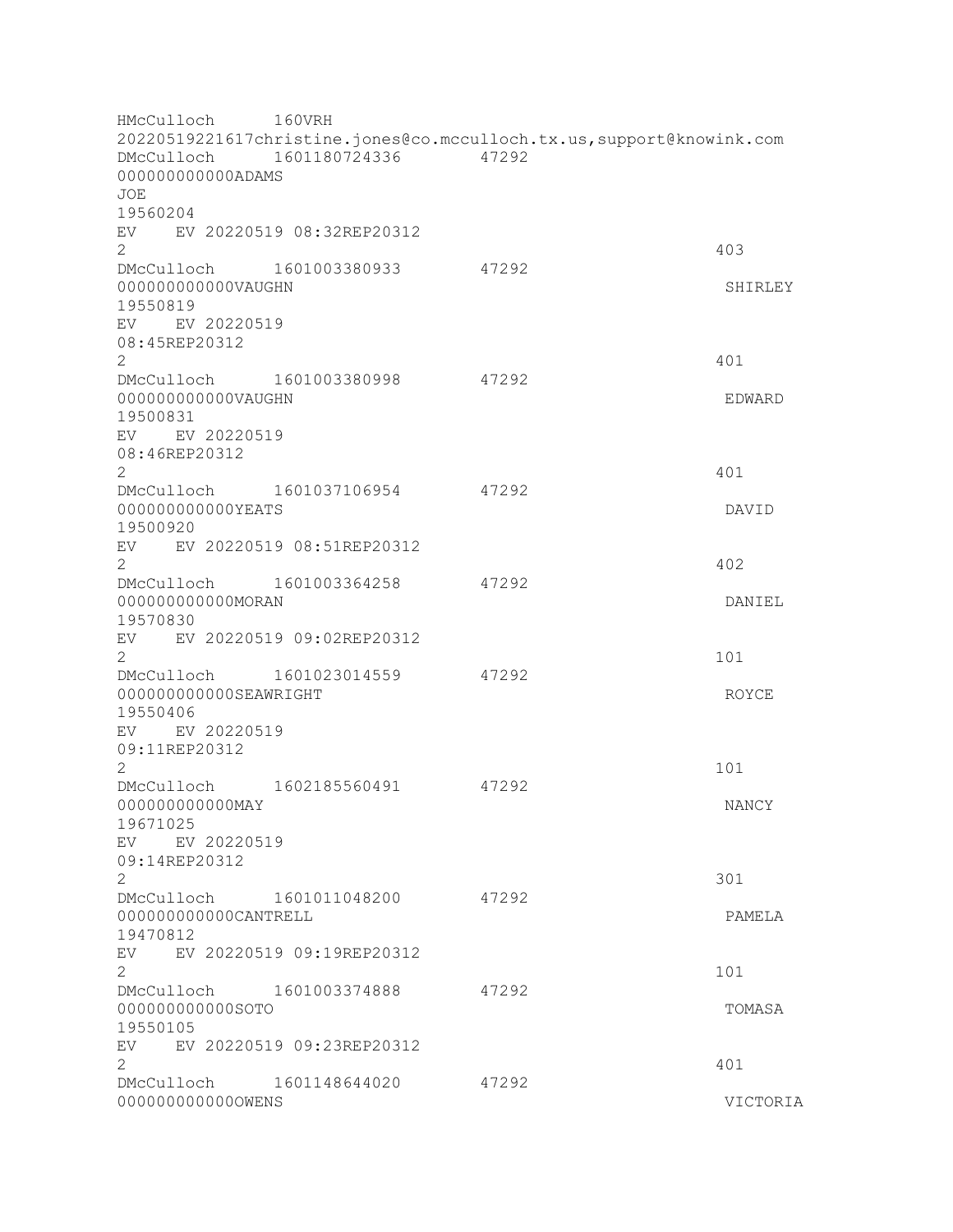| 19570211                                         |                           |       |              |
|--------------------------------------------------|---------------------------|-------|--------------|
| EV EV 20220519                                   |                           |       |              |
| 09:36REP20312<br>$\mathbf{2}^{\prime}$           |                           |       | 401          |
| DMcCulloch 1601169695873                         |                           | 47292 |              |
| 000000000000HEILMAN<br>19530522                  |                           |       | DAVID        |
| EV EV 20220519<br>09:37REP20312                  |                           |       |              |
| $\mathbf{2}$                                     |                           |       | 401          |
| DMcCulloch 1601093065688                         |                           | 47292 |              |
| 00000000000CHAVEZ                                |                           |       | OMAR         |
| 19550513<br>EV EV 20220519 09:49REP20312         |                           |       |              |
| $\overline{2}$                                   |                           |       | 101          |
| DMcCulloch 1601003391077                         |                           | 47292 |              |
| 000000000000LOCKLEAR<br>19480608                 |                           |       | CONNIE       |
| EV EV 20220519 10:54REP20312                     |                           |       |              |
| $\overline{2}$                                   |                           |       | 301          |
| DMcCulloch 1601003391083<br>000000000000LOCKLEAR |                           | 47292 | JAMES        |
| 19451125                                         |                           |       |              |
| EV EV 20220519                                   |                           |       |              |
| 10:55REP20312                                    |                           |       |              |
| $\overline{2}$<br>DMcCulloch 1601003378523       |                           | 47292 | 301          |
| 000000000000HUFFMAN                              |                           |       | GERALD       |
| 19280328                                         |                           |       |              |
| EV EV 20220519                                   |                           |       |              |
| 10:59REP20312<br>$\mathbf{2}^{\prime}$           |                           |       | 401          |
| DMcCulloch                                       | 1601003380587             | 47292 |              |
| 000000000000CROUCH                               |                           |       | <b>BILLY</b> |
| 19450906<br>EV EV 20220519 11:12REP20312         |                           |       |              |
| 2                                                |                           |       | 401          |
| DMcCulloch                                       | 1601013242304             | 47292 |              |
| 000000000000RUE                                  |                           |       | ARTHUR       |
| 19370402<br>EV                                   | EV 20220519 11:21REP20312 |       |              |
| 2                                                |                           |       | 202          |
| DMcCulloch 1602138838620                         |                           | 47292 |              |
| 000000000000MEDFORD<br>19530914                  |                           |       | LONNIE       |
| EV EV 20220519                                   |                           |       |              |
| 11:28REP20312                                    |                           |       |              |
| 2                                                |                           |       | 403          |
| DMcCulloch 1601150767292<br>000000000000MORK     |                           | 47292 | JAMIE        |
| 19750130                                         |                           |       |              |
| EV EV 20220519                                   |                           |       |              |
| 11:39REP20312                                    |                           |       |              |
| 2                                                |                           |       | 301          |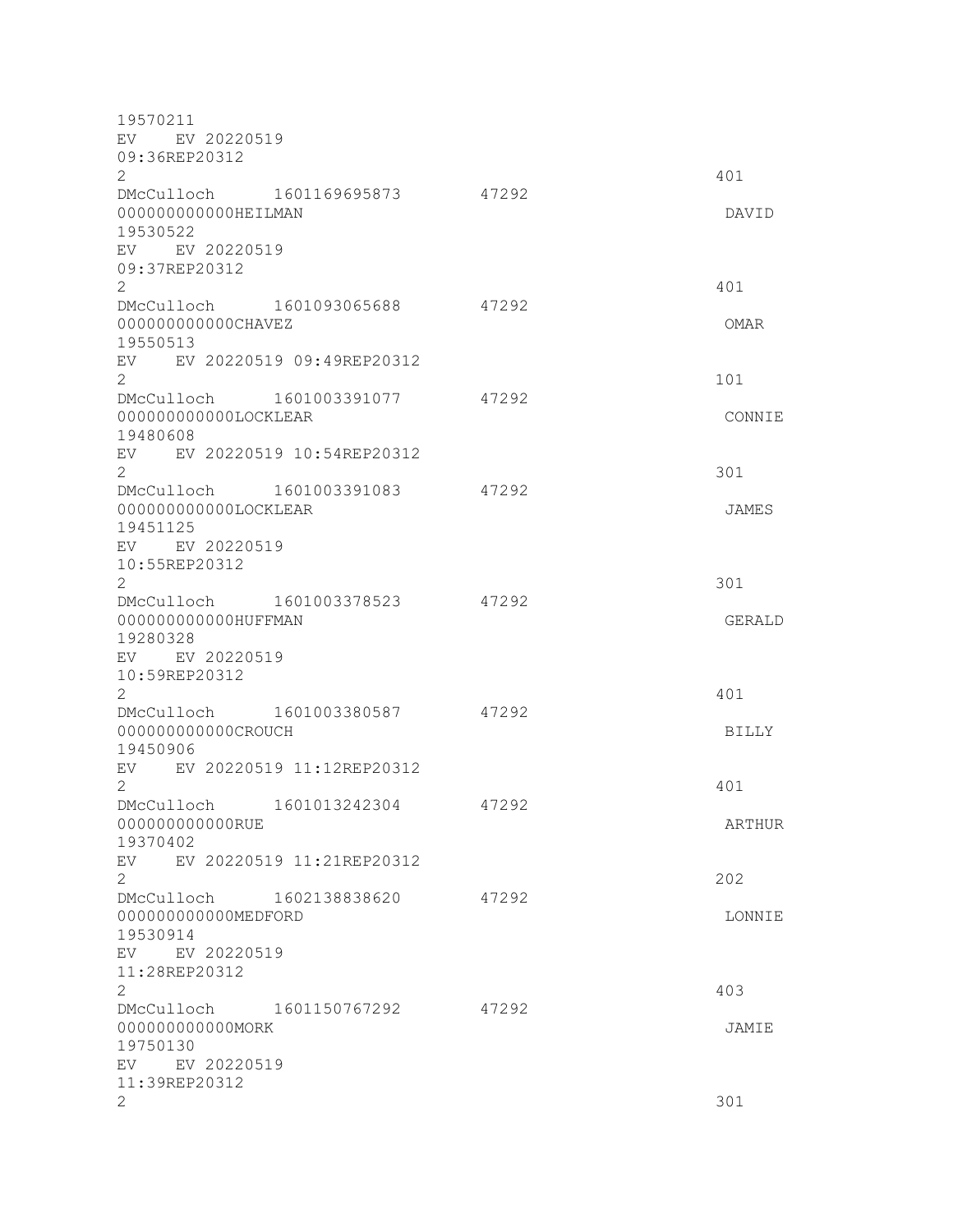| 000000000000BISHOP<br>LINDA                                                                                                  | DMcCulloch 1601003377686       | 47292 |                 |
|------------------------------------------------------------------------------------------------------------------------------|--------------------------------|-------|-----------------|
| 19510811<br>EV EV 20220519 11:43REP20312<br>$\overline{2}$                                                                   |                                |       | 401             |
| DMcCulloch 1601150766907<br>000000000000MORK<br>19780119                                                                     |                                | 47292 | DAWN            |
| EV EV 20220519 11:54REP20312<br>$\overline{2}$<br>DMcCulloch 1601003395983                                                   |                                | 47292 | 301             |
| 000000000000RANDALL<br>19391108<br>EV EV 20220519<br>12:17REP20312<br>$\overline{2}$                                         |                                |       | JO ANN<br>403   |
| DMcCulloch 1601003395996<br>000000000000RANDALL<br>19470827<br>EV EV 20220519 12:18REP20312                                  |                                | 47292 | WILLIAM         |
| $\overline{2}$<br>000000000000BRATTON<br><b>DON</b><br>19570422                                                              | DMcCulloch 1601003394731 47292 |       | 403             |
| EV EV 20220519 12:38REP20312<br>$\overline{2}$<br>DMcCulloch 1601156660263<br>00000000000DEEDS<br>19570526<br>EV EV 20220519 |                                | 47292 | 402<br>LINDA    |
| 12:42REP20312<br>2<br>DMcCulloch 1601079004998<br>00000000000ROSS<br>19530223<br>EV EV 20220519                              |                                | 47292 | 101<br>ROBERT   |
| 13:10REP20312<br>$\mathbf{2}$<br>000000000000MAY<br>19681228                                                                 | DMcCulloch 1602185501027 47292 |       | 101<br>CHARLA   |
| EV<br>$\overline{2}$<br>DMcCulloch 1601003391201<br>00000000000MAY<br>19461013                                               | EV 20220519 13:27REP20312      | 47292 | 101<br>VICTORIA |
| EV<br>2<br>DMcCulloch 1601091566868<br>00000000000PEARCE<br>19850716<br>EV EV 20220519                                       | EV 20220519 13:28REP20312      | 47292 | 101<br>JANA     |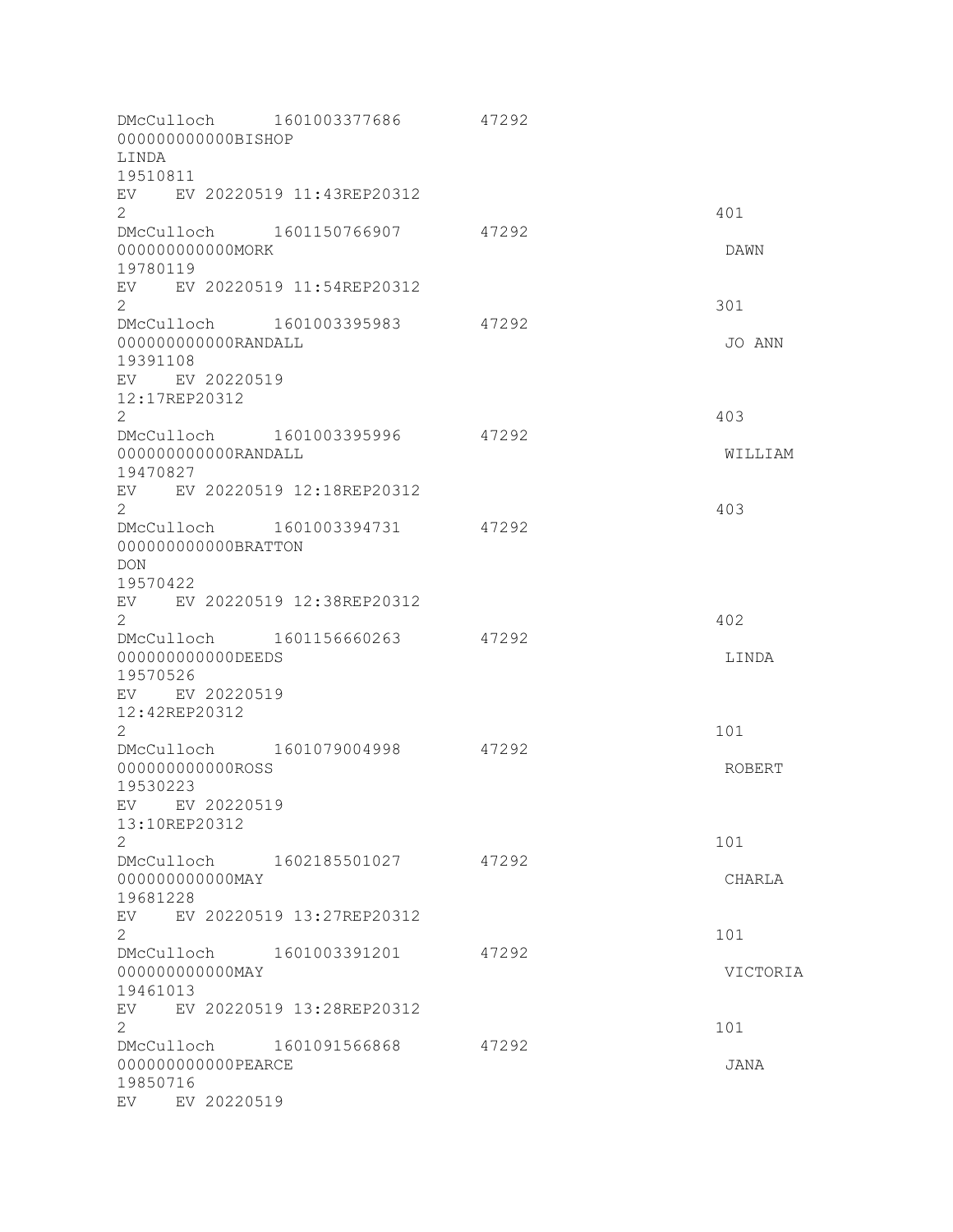| $\overline{2}$<br>301<br>DMcCulloch 1601089759367<br>47292<br>000000000000PEARCE<br>LANA<br>19500131<br>EV EV 20220519<br>13:48REP20312<br>$\overline{2}$<br>301<br>DMcCulloch 1601045152961<br>47292 | DORIAN         |
|-------------------------------------------------------------------------------------------------------------------------------------------------------------------------------------------------------|----------------|
|                                                                                                                                                                                                       |                |
|                                                                                                                                                                                                       |                |
|                                                                                                                                                                                                       |                |
|                                                                                                                                                                                                       |                |
|                                                                                                                                                                                                       |                |
|                                                                                                                                                                                                       |                |
| 000000000000BIBERDORF                                                                                                                                                                                 |                |
| 19660726                                                                                                                                                                                              |                |
| EV EV 20220519 13:50REP20312                                                                                                                                                                          |                |
| $\overline{2}$<br>101                                                                                                                                                                                 |                |
| DMcCulloch 1601003373214<br>47292                                                                                                                                                                     |                |
| 00000000000RANNE<br>GLENDA                                                                                                                                                                            |                |
| 19480729                                                                                                                                                                                              |                |
| EV EV 20220519 14:25REP20312<br>$\overline{2}$<br>301                                                                                                                                                 |                |
| 1601087390513<br>47292<br>DMcCulloch                                                                                                                                                                  |                |
| 000000000000BIBERDORF                                                                                                                                                                                 | SHERLYN        |
| 19641119                                                                                                                                                                                              |                |
| EV EV 20220519                                                                                                                                                                                        |                |
| 14:41REP20312<br>$\mathbf{2}^{\prime}$<br>101                                                                                                                                                         |                |
| DMcCulloch 1601003378599<br>47292                                                                                                                                                                     |                |
| 000000000000HUTCHINS                                                                                                                                                                                  | <b>BEVERLY</b> |
| 19460906                                                                                                                                                                                              |                |
| EV EV 20220519                                                                                                                                                                                        |                |
| 14:57REP20312<br>2<br>401                                                                                                                                                                             |                |
| DMcCulloch 1601003378608<br>47292                                                                                                                                                                     |                |
| 000000000000HUTCHINS<br>CARL                                                                                                                                                                          |                |
| 19460810                                                                                                                                                                                              |                |
| EV 20220519 14:58REP20312<br>EV                                                                                                                                                                       |                |
| $\mathbf{2}$<br>401<br>DMcCulloch 1601129939629<br>47292                                                                                                                                              |                |
| 000000000000SUTTON                                                                                                                                                                                    | JEFFREY        |
| 19431123                                                                                                                                                                                              |                |
| EV 20220519 15:13REP20312<br>EV                                                                                                                                                                       |                |
| 2<br>101                                                                                                                                                                                              |                |
| DMcCulloch 1601003392277<br>47292<br>000000000000WEATHERMAN                                                                                                                                           | CANDACE        |
| 19530904                                                                                                                                                                                              |                |
| EV EV 20220519                                                                                                                                                                                        |                |
| 15:21REP20312                                                                                                                                                                                         |                |
| $\overline{2}$<br>301                                                                                                                                                                                 |                |
| DMcCulloch 1601002018848<br>47292<br>00000000000ROSS                                                                                                                                                  | BRANTLEY       |
| 19720203                                                                                                                                                                                              |                |
| EV EV 20220519                                                                                                                                                                                        |                |
| 15:41REP20312                                                                                                                                                                                         |                |
| $\overline{2}$<br>202                                                                                                                                                                                 |                |
| DMcCulloch 1601003379879<br>47292<br>000000000000TAYLOR<br><b>BRENDA</b>                                                                                                                              |                |